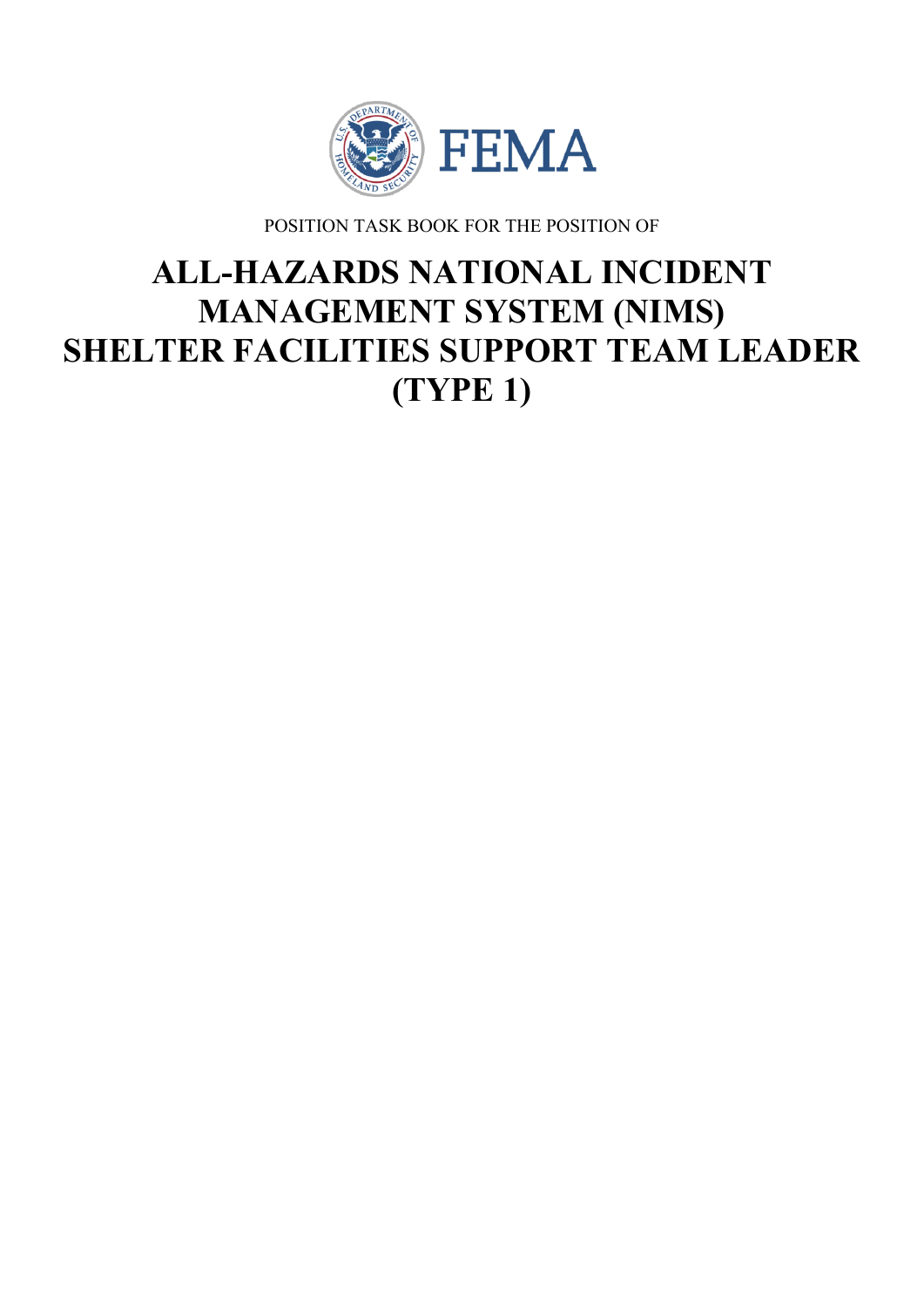# **SHELTER FACILITIES SUPPORT TEAM LEADER (TYPE 1)**

## *1. Competency:* **Assume position responsibilities**

*Description:* Successfully assume the role of Shelter Facilities Support Team Leader and initiate position activities at the appropriate time according to the following behaviors.

#### *1a. Behavior:* **Establish effective relationships with relevant personnel**

| <b>TASK</b>                                                                                                                                                                                                                                                                    | <b>CODE</b> | <b>EVALUATION</b><br><b>RECORD#</b> | <b>EVALUATOR</b><br><b>INITIALS AND</b><br><b>DATE</b> |
|--------------------------------------------------------------------------------------------------------------------------------------------------------------------------------------------------------------------------------------------------------------------------------|-------------|-------------------------------------|--------------------------------------------------------|
| 1. Establish and maintain positive interpersonal and<br>interagency working relationships:<br>• Outgoing incident staff or Shelter Management Team<br>• Local agencies<br>• Hosting shelter<br>$\bullet$ Policy group<br>$\bullet$ Public<br>• Supporting agencies<br>• Vendor | E, F, I     |                                     |                                                        |

#### *1b. Behavior:* **Gather, update, and apply situational information relevant to the assignment**

| <b>TASK</b>                                                                                                                                                                                                                                                                                                                                                                                                                                                                                                                                                                                                                                                                                                                                                                       | <b>CODE</b> | <b>EVALUATION</b><br><b>RECORD#</b> | <b>EVALUATOR</b><br><b>INITIALS AND</b><br><b>DATE</b> |
|-----------------------------------------------------------------------------------------------------------------------------------------------------------------------------------------------------------------------------------------------------------------------------------------------------------------------------------------------------------------------------------------------------------------------------------------------------------------------------------------------------------------------------------------------------------------------------------------------------------------------------------------------------------------------------------------------------------------------------------------------------------------------------------|-------------|-------------------------------------|--------------------------------------------------------|
| 2. Collect information from outgoing Shelter Facilities<br>Support Team Leader or other personnel responsible for<br>the team.<br>• Information on incident relevant to the team's support<br>activities<br>• Information on the organizational structure                                                                                                                                                                                                                                                                                                                                                                                                                                                                                                                         | E, F, I     |                                     |                                                        |
| 3. Receive initial briefing from supervisor—one-on-one or<br>in team meetings:<br>• Incident priorities, goals, and objectives<br>• Initial instructions concerning team priorities<br>• Expected time frames for briefings, planning meetings, and<br>team meetings<br>• Any limitations and constraints that affect operations and<br>strategies<br>$\bullet$ Review:<br>$\circ$ Incident plans<br>○ Shelter plan<br>$\circ$ Current national situation<br>o Assigned resources and their status<br>o Facility for shelter, including surrounding grounds and<br>parking lot<br>o Established and operating facilities<br>○ Anticipated incident duration, size, and type<br>o Team responsibilities and expectations<br>$\bigcirc$<br>• Tour shelter facility, if already open | E, F, I     |                                     |                                                        |

#### *1c. Behavior:* **Successfully assume the role of Shelter Facilities Support Team Leader and initiate position activities**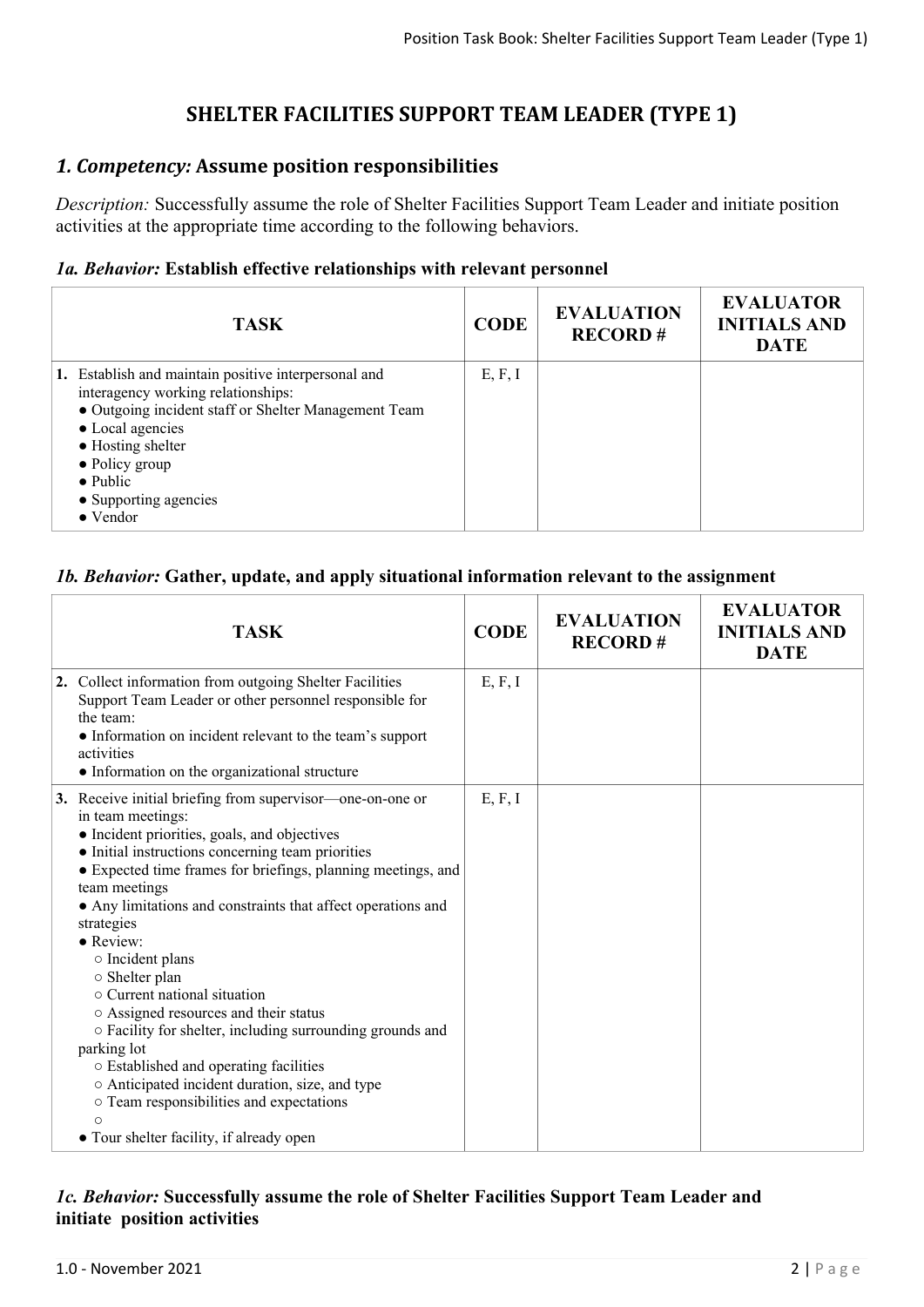| <b>TASK</b>                                                                                                                                                                                                                                                                                      | <b>CODE</b> | <b>EVALUATION</b><br><b>RECORD#</b> | <b>EVALUATOR</b><br><b>INITIALS AND</b><br><b>DATE</b> |
|--------------------------------------------------------------------------------------------------------------------------------------------------------------------------------------------------------------------------------------------------------------------------------------------------|-------------|-------------------------------------|--------------------------------------------------------|
| 4. Relay, support, and maintain operational rhythm:<br>• Assist in preparation of a shelter support plan, gathering<br>information from all appropriate shelter personnel to<br>determine support needs<br>• Complete situation reports for the team related to the<br>current operational phase | E, F, I     |                                     |                                                        |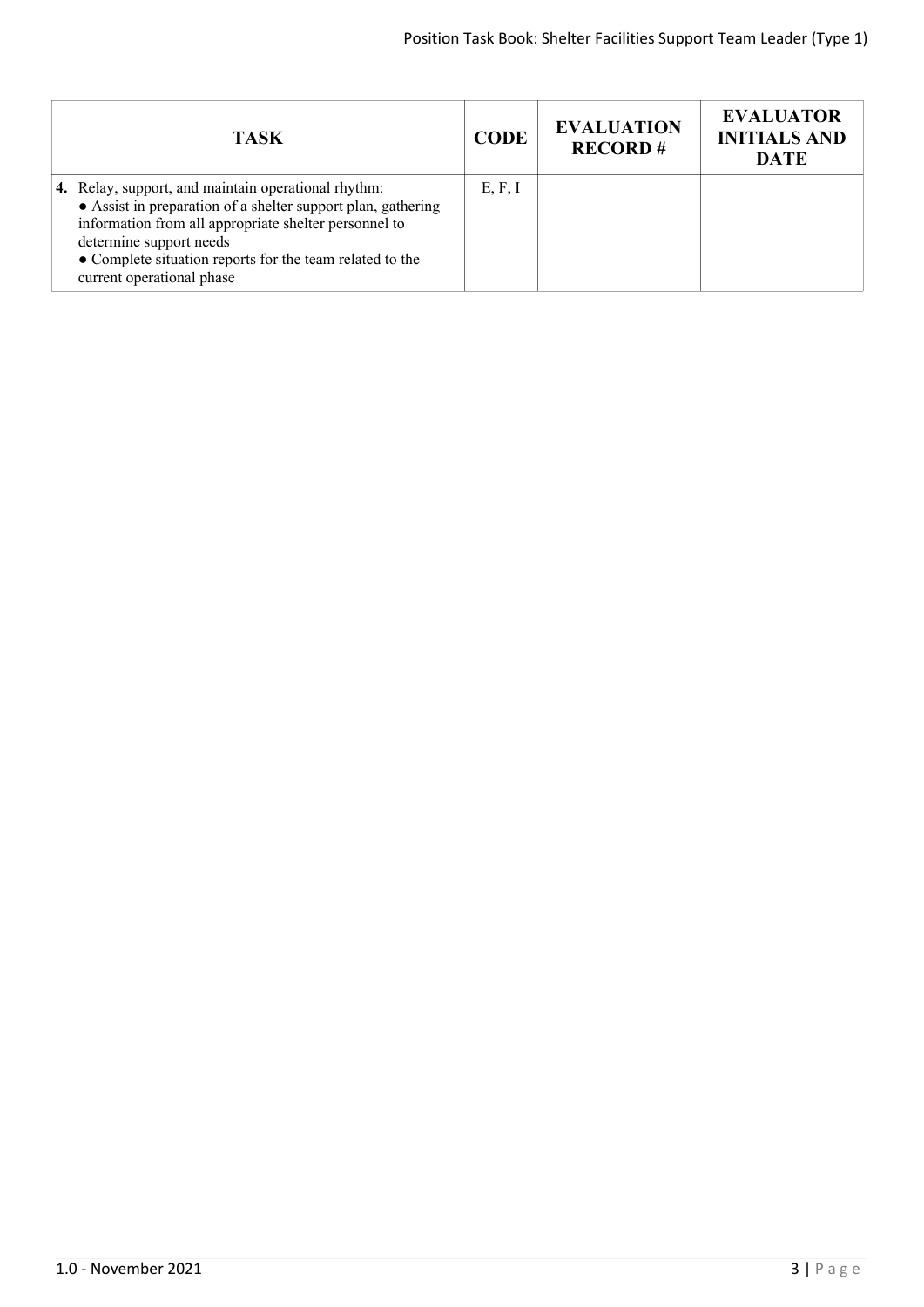# *2. Competency:* **Communicate effectively**

*Description:* Use suitable communication techniques to share relevant information with appropriate personnel on a timely basis to accomplish objectives in a potentially rapidly changing environment.

| 2a. Behavior: Ensure documentation is complete and disposition is appropriate |  |  |  |
|-------------------------------------------------------------------------------|--|--|--|
|-------------------------------------------------------------------------------|--|--|--|

| <b>TASK</b>                                                                                                                                                                                                                                                                                                                                                                                                                    | <b>CODE</b> | <b>EVALUATION</b><br><b>RECORD#</b> | <b>EVALUATOR</b><br><b>INITIALS AND</b><br><b>DATE</b> |
|--------------------------------------------------------------------------------------------------------------------------------------------------------------------------------------------------------------------------------------------------------------------------------------------------------------------------------------------------------------------------------------------------------------------------------|-------------|-------------------------------------|--------------------------------------------------------|
| <b>5.</b> Ensure incident documentation and administrative<br>requirements are complete, according to the supervisor's<br>direction:<br>• Submit incident narrative to supervisor<br>• Complete and submit activity log to Documentation Unit<br>or appropriate personnel for each operational period<br>• Ensure all personnel and equipment time records are<br>complete and submitted at the end of each operational period | E, F, I     |                                     |                                                        |
| <b>6.</b> Ensure that a system is in place to track all expenses and<br>financial commitments.                                                                                                                                                                                                                                                                                                                                 | E, F, I     |                                     |                                                        |
| 7. Ensure the protection of Personally Identifiable Information<br>(PII).                                                                                                                                                                                                                                                                                                                                                      | E, F, I     |                                     |                                                        |
| 8. Establish and implement systems to track donated<br>materials and services to ensure accountability:<br>• Support future recognition of donors<br>• Document donor's point of contact (POC) information<br>• Document size, amount, location, type, date, and of<br>donation                                                                                                                                                | E, F, I     |                                     |                                                        |
| 9. Identify and document equipment loaned or rented to the<br>shelter                                                                                                                                                                                                                                                                                                                                                          | E, F, I     |                                     |                                                        |
| 10. Maintain an inventory of all shelter supplies and equipment,<br>including donated items.                                                                                                                                                                                                                                                                                                                                   | E, F, I     |                                     |                                                        |
| 11. Track expenditures of all supplies and equipment                                                                                                                                                                                                                                                                                                                                                                           | E, F, I     |                                     |                                                        |

### *2b. Behavior:* **Develop and implement plans**

| <b>TASK</b>                                                                                                                                                                                   | <b>CODE</b> | <b>EVALUATION</b><br><b>RECORD#</b> | <b>EVALUATOR</b><br><b>INITIALS AND</b><br><b>DATE</b> |
|-----------------------------------------------------------------------------------------------------------------------------------------------------------------------------------------------|-------------|-------------------------------------|--------------------------------------------------------|
| 12. Participate in the preparation of other relevant plans for the<br>team:<br>• Shelter support plan<br>• Demobilization plan<br>• Evacuation plan<br>• Continuity of Operations (COOP) plan | E, F, I     |                                     |                                                        |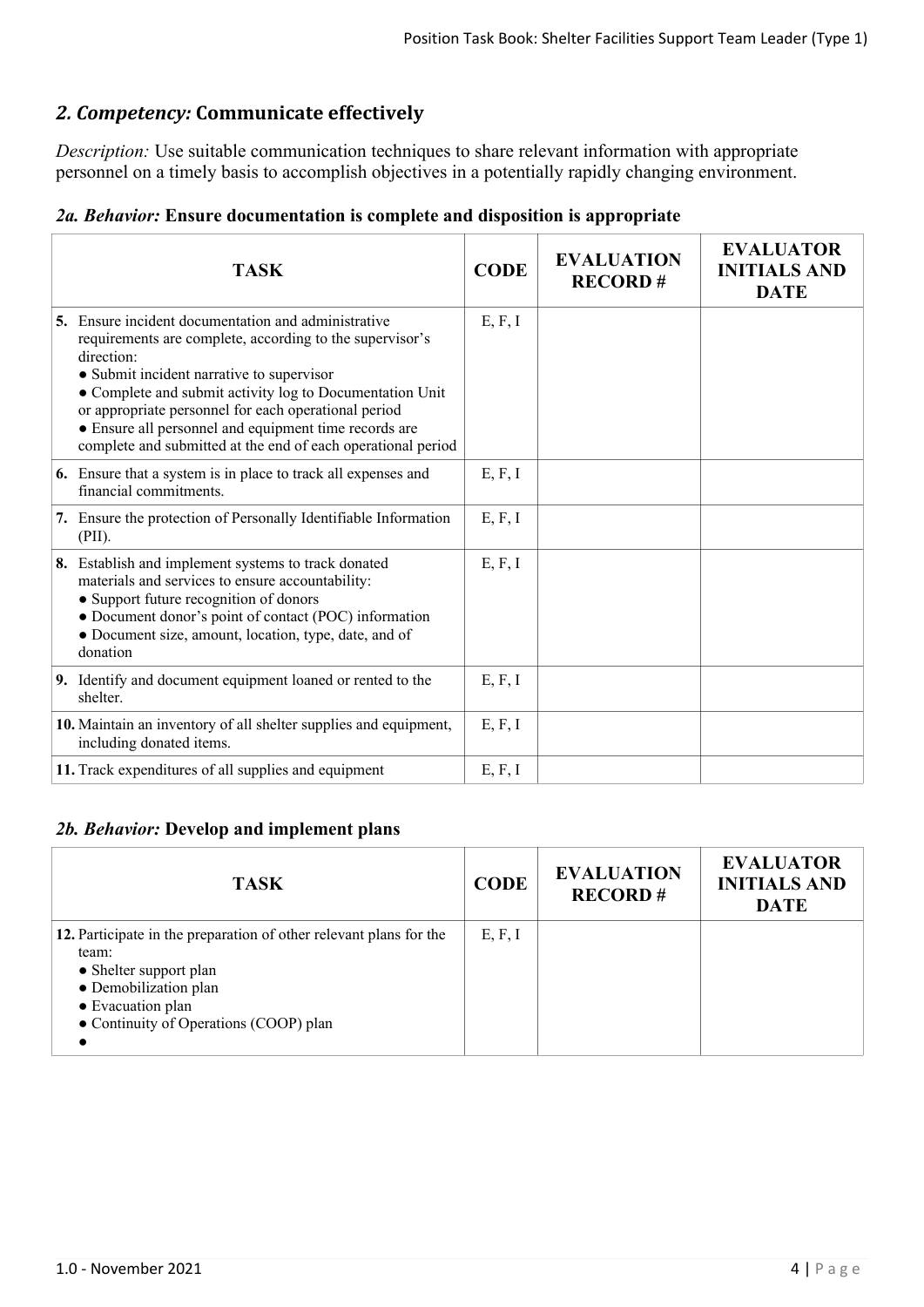## *3. Competency:* **Ensure completion of assigned actions to meet identified objectives**

*Description:* Identify, analyze, and apply relevant situational information and evaluate actions to complete assignments safely and meet identified objectives. Complete actions within established time frame.

## *3a. Behavior:* **Execute assigned tasks, assess progress, and make necessary adjustments**

| <b>TASK</b>                                                                                                                                                                                                                                                                                                                                                                                            | <b>CODE</b> | <b>EVALUATION</b><br><b>RECORD#</b> | <b>EVALUATOR</b><br><b>INITIALS AND</b><br><b>DATE</b> |
|--------------------------------------------------------------------------------------------------------------------------------------------------------------------------------------------------------------------------------------------------------------------------------------------------------------------------------------------------------------------------------------------------------|-------------|-------------------------------------|--------------------------------------------------------|
| 13. Arrange for regular cleaning of the shelter, including food<br>preparation areas, feeding areas, dormitories, common areas,<br>restrooms, and showers.                                                                                                                                                                                                                                             | E, F, I     |                                     |                                                        |
| 14. Complete a preoccupancy inspection with facility<br>representative.                                                                                                                                                                                                                                                                                                                                | E, F, I     |                                     |                                                        |
| 15. Coordinate with the Shelter Manager to identify accessible<br>areas for:<br>$\bullet$ Reception<br>• Registration<br>• Health and mental health services<br>• Dormitory<br>$\bullet$ Cafeteria<br>• Child care<br>• Recreation<br>• Restrooms, bathrooms, shower facilities (resident and staff<br>use)<br>• Shelter Manager's office<br>• Storage area for supplies<br>• Other areas as necessary | E, F, I     |                                     |                                                        |
| 16. Determine purchasing procedures with Shelter Manager and<br>Logistics Unit.                                                                                                                                                                                                                                                                                                                        | E, F, I     |                                     |                                                        |
| 17. Ensure a process is in place to procure food, working with<br>the Shelter Manager and Feeding Team Leader.                                                                                                                                                                                                                                                                                         | E, F, I     |                                     |                                                        |
| 18. Ensure facility complies with applicable Americans with<br>Disabilities Act (ADA) regulations and accessibility<br>guidelines                                                                                                                                                                                                                                                                      | E, F, I     |                                     |                                                        |
| 19. Ensure security inside and outside the facility.                                                                                                                                                                                                                                                                                                                                                   | E, F, I     |                                     |                                                        |
| 20. Ensure that adequate numbers of toilets, showers,<br>handwashing stations, and hygiene facilities are available in<br>the shelter, including accessible units.                                                                                                                                                                                                                                     | E, F, I     |                                     |                                                        |
| 21. Ensure that laundry facilities are available                                                                                                                                                                                                                                                                                                                                                       | E, F, I     |                                     |                                                        |
| 22. Ensure that regular trash removal and recycling services are<br>in place.                                                                                                                                                                                                                                                                                                                          | E, F, I     |                                     |                                                        |
| 23. Ensure that the team promptly processes invoices for<br>payment                                                                                                                                                                                                                                                                                                                                    | E, F, I     |                                     |                                                        |
| 24. Establish procedures for controlling traffic and parking<br>• Ensure accessible parking and entryway                                                                                                                                                                                                                                                                                               | E, F, I     |                                     |                                                        |
| 25. Order additional supplies                                                                                                                                                                                                                                                                                                                                                                          | E, F, I     |                                     |                                                        |
| 26. Order necessary materials, supplies and equipment to ensure<br>support for residents with AFN.                                                                                                                                                                                                                                                                                                     | E, F, I     |                                     |                                                        |
| 27. Order necessary materials, supplies, and equipment to ensure<br>proper sanitation and personal hygiene.                                                                                                                                                                                                                                                                                            | E, F, I     |                                     |                                                        |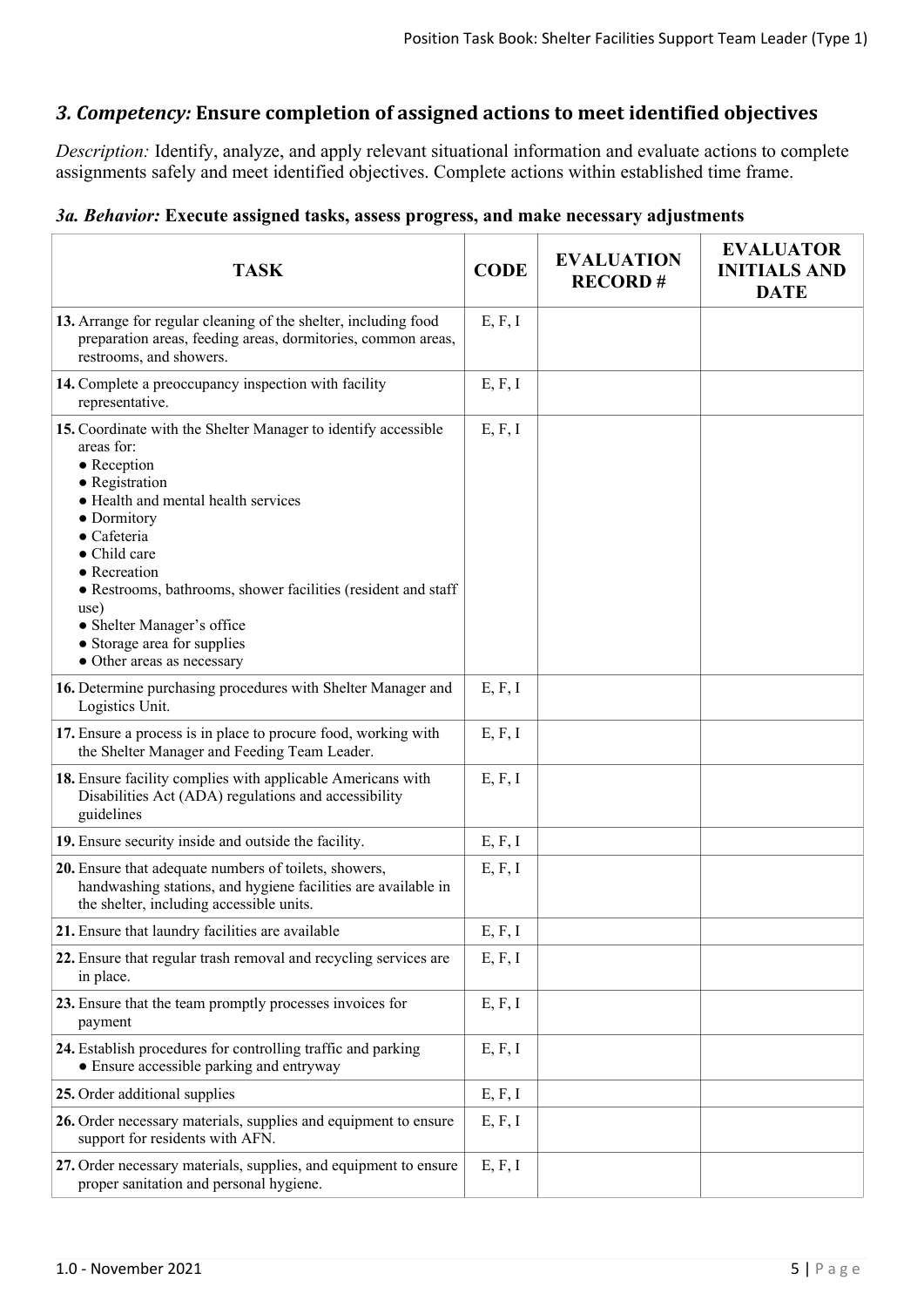| 28. Prioritize work, while taking into account immediate<br>support for the Shelter Manager and other Shelter<br>Management Team leaders | E, F, I |  |
|------------------------------------------------------------------------------------------------------------------------------------------|---------|--|
| 29. Secure equipment, supplies and materials belonging to<br>the facility not available for use by the shelter.                          | E, F, I |  |

# *3b. Behavior:* **Plan for demobilization and ensure staff follow procedures**

| <b>TASK</b>                                                                                                                                                                                                                                                                                                                                                                                                                          | <b>CODE</b> | <b>EVALUATION</b><br><b>RECORD#</b> | <b>EVALUATOR</b><br><b>INITIALS AND</b><br><b>DATE</b> |
|--------------------------------------------------------------------------------------------------------------------------------------------------------------------------------------------------------------------------------------------------------------------------------------------------------------------------------------------------------------------------------------------------------------------------------------|-------------|-------------------------------------|--------------------------------------------------------|
| 30. Coordinate with the AHJ to conduct a final inspection and<br>return the facility to routine use:<br>• Note any missing items or damaged portions of the<br>facility, grounds, and parking lot                                                                                                                                                                                                                                    | E, F, I     |                                     |                                                        |
| 31. Ensure facility is clean and returned to preoccupancy<br>condition; coordinate with Logistics Unit if additional costs<br>are involved.                                                                                                                                                                                                                                                                                          | E, F, I     |                                     |                                                        |
| 32. Ensure the team provides all vendors and suppliers with final<br>payment instructions, according to the Authority Having<br>Jurisdiction's (AHJ) established system.                                                                                                                                                                                                                                                             | E, F, I     |                                     |                                                        |
| 33. Help develop, approve, and implement demobilization<br>plan:<br>• Coordinate with supervisor during development and<br>implementation<br>• Coordinate with appropriate partners regarding<br>demobilization procedures<br>• Coordinate team needs and responsibilities<br>• Coordinate with supervisor for transfer or release of staff<br>• Provide information to supervisor to assist with decisions<br>on release priorities | E, F, I     |                                     |                                                        |
| 34. Return all other supplies and equipment to their owners or<br>the central storage facility; give the Shelter Manager and<br>Logistics Unit a list of items returned.                                                                                                                                                                                                                                                             | E, F, I     |                                     |                                                        |
| 35. Return all rented or borrowed equipment and provide<br>receipts to Shelter Manager and Logistics Unit.                                                                                                                                                                                                                                                                                                                           | E, F, I     |                                     |                                                        |
| 36. Verify inventory of facility equipment, supplies, and<br>materials and determine reimbursement eligibility for any<br>items used, damaged, or destroyed.                                                                                                                                                                                                                                                                         | E, F, I     |                                     |                                                        |